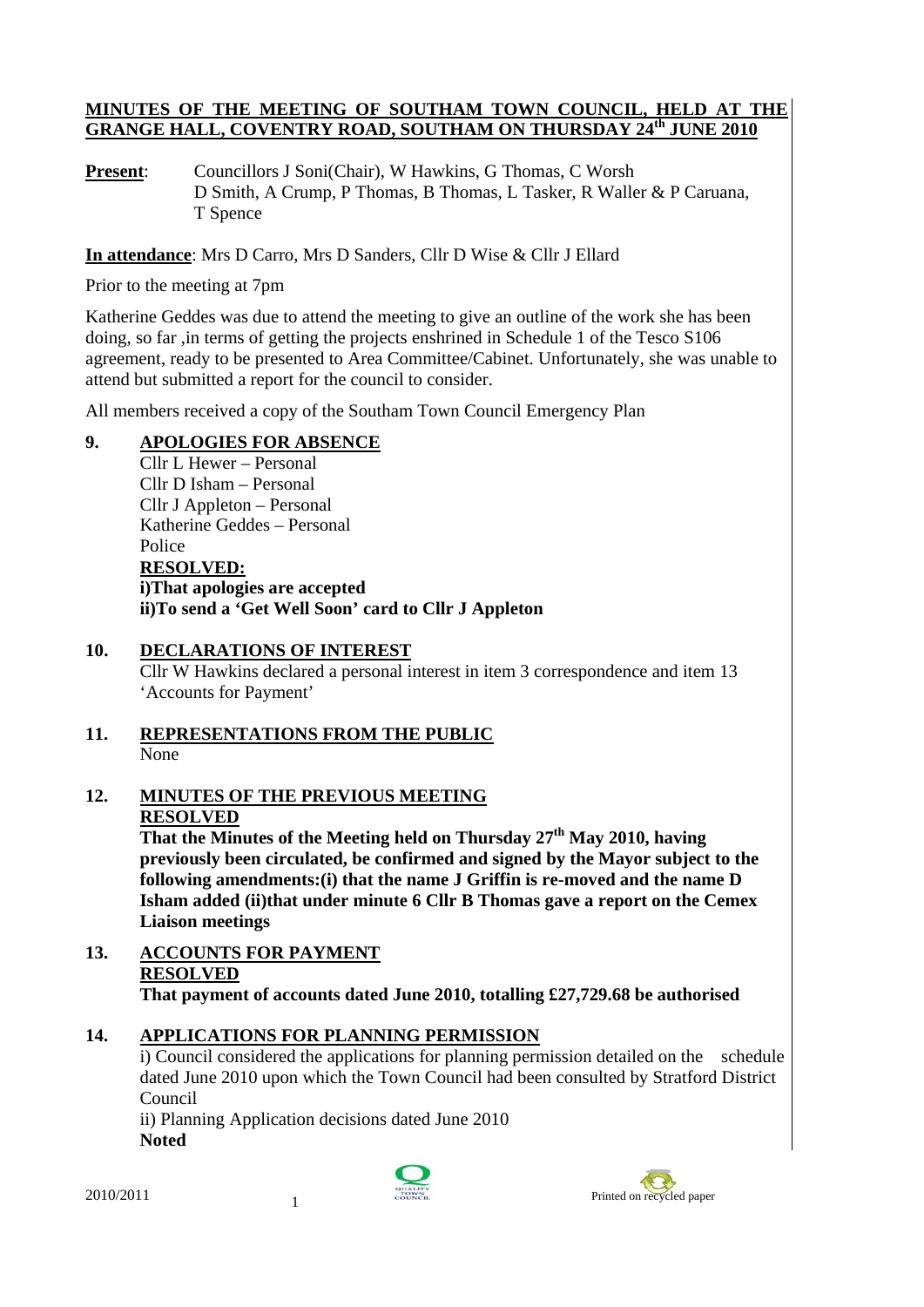iii) Planning Committee Meeting Dates **Noted** 

#### **15. TOWN CLERK'S REPORT**

#### **15.1 PUBLIC REPRESENTATIONS None**

**Cllr P Caruana arrived at the meeting at 8pm** 

#### **15.2 KATHERINE GEDDES – TESCO S106**

A discussion took place regarding the report that Katherine Geddes had submitted. **RESOLVED:**

**i)To write to Trevor Askew, as a matter of urgency, advising that the Council considered Katherine Geddes's report and are extremely unhappy with its content, especially the proposed funding relating to the 'Community Hub'. That the Council strongly requests that no further work takes place on this matter until members of Southam Town Council have the opportunity to meet with Trevor Askew, Steve Smith and anyone else involved in the project, so that the Town Council has an opportunity to express its opinion on the proposals ii)To distribute to members details of the previous proposals for the Town Centre development – Option B** 

## **15.3 OPEN SPACE, SPORT AND RECREATION AUDIT**

Members considered correspondence from Stratford District Council (SDC) who is currently undertaking a review of open spaces, sport and recreation facilities across the District. The first phase of the review is to compile information about existing open spaces and facilities across the District and as such members were requested to consider the table regarding open space and facilities in Southam and make any necessary changes.

## **RESOLVED:**

 **To submit the table taking into account the amendments.** 

## **15.4 THE TRINA GULLIVER TRIBUTE GROUP**

Members consider a letter from the Trina Gulliver Tribute Group requesting that the Town Council accept the Trina Gulliver Bench Trail for the town and acknowledge its responsibility for its future maintenance.

#### **RESOLVED:**

**i)That Southam Town Council accepts the Trina Gulliver Bench Trail and acknowledges that the Town Council will be responsible for its future maintenance ii)To write to the Trina Gulliver Tribute Group thanking them for all their hard work** 

## **15.5 ROUNDABOUT – KINETON ROAD**

Members considered correspondence from Katherine Geddes regarding a meeting that took place on Tuesday  $25<sup>th</sup>$  May 2010 (Cllr B Thomas, Cllr W Hawkins and Cllr J Soni attended this meeting on behalf of the council) to discuss possibilities for the re-design of the Kineton Road roundabout. This project is included within the S106 agreement between Tesco's, Warwickshire County Council (WCC) and SDC, and will be funded through a S278 agreement between WCC and Tesco's. It was noted at the meeting on the 25<sup>th</sup> May that it was made clear that Southam Town Council would not be maintaining the roundabout after the re-landscaping or at any time in the future. **Noted** 



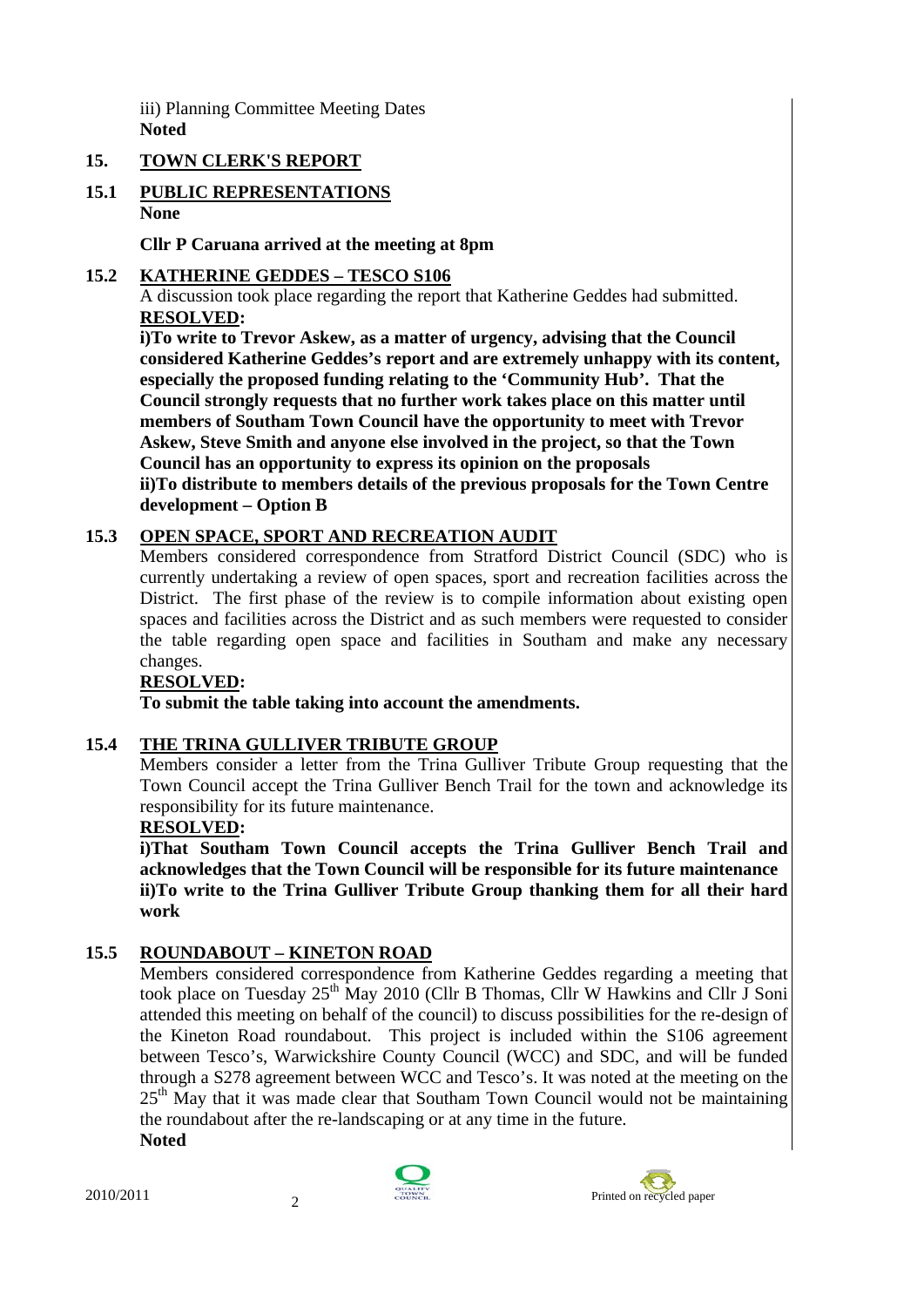## **15.6 PROPOSED PEDESTRIAN CROSSING – MARKET HILL, SOUTHAM**

WCC advised that the scheme for a proposed Pedestrian Crossing in the vicinity of Market Hill in Southam has been put on hold, as it has not received funding in this financial year. WCC have advised that they will seek funding from the Capital Allocation for Transport budget in future financial years and if funding is awarded they will write a Committee report and take the scheme to Area Committee for approval – and if required, they will address the issues raised by the Town Council **Noted** 

## **15.7 MAYFIELD ROAD ESTATE**

Members considered the response from Social Services regarding the situation on the Mayfield Road estate, resulting from correspondence from the Town Council who believe that there are children at risk. Members also considered correspondence from Jan Ford regarding 'Granny Wagon'

#### **RESOLVED:**

**i)To write and thank Social Services for their involvement ii)To write and thank Jan Ford for keeping the Council informed** 

## **15.8 MEMBERS ITEM – CLLR J SONI**

At the May Town Council meeting Cllr Soni submitted a Members Item requesting the council to consider the following

"That 4.1 (f) of Standing Orders be allowed to lapse

This standing order which relates to the Annual Council Meeting states 'To receive the Annual Reports from Representatives to Outside Bodies'

I would suggest that this is not relevant as many of these outside bodies have the opportunity to present their own report, and others e.g. Representatives on School Gov. Bodies may have confidential issues, and therefore this requisite for reporting by Town Councillors should be removed from Standing Orders"

Representation was made at the May Town Council meeting regarding this matter (minute 190.1) 'Representations from the Public' where Mr M Stanley stated that "Councillors should report back, so that the Council know that those duties are being performed and that the Council is represented".

#### **RESOLVED:**

**To remove 4.1 (f) from Standing Orders** 

## **15.9 SDC HOLY WELL SITE VISIT**

Members considered a report from Katherine Geddes regarding future maintenance issues at the Holy Well, as a result of the Community Safety Engineer (SDC) assessing the site. The Council asked why the assessment was requested and the Town Clerk informed the Council that at a previous meeting the Council asked for an engineer to assess the Holy Well retaining wall and because Katherine Geddes was able to arrange a 'free of charge' assessment the Town Clerk was of the opinion that it made sense to take advantage of the opportunity and assess the whole asset as the Town Council is responsible for its future maintenance.

#### **RESOLVED:**

**To request that the report identifies High, Medium and Low risk in order for the council to decide what action, if any, they are going to take.** 



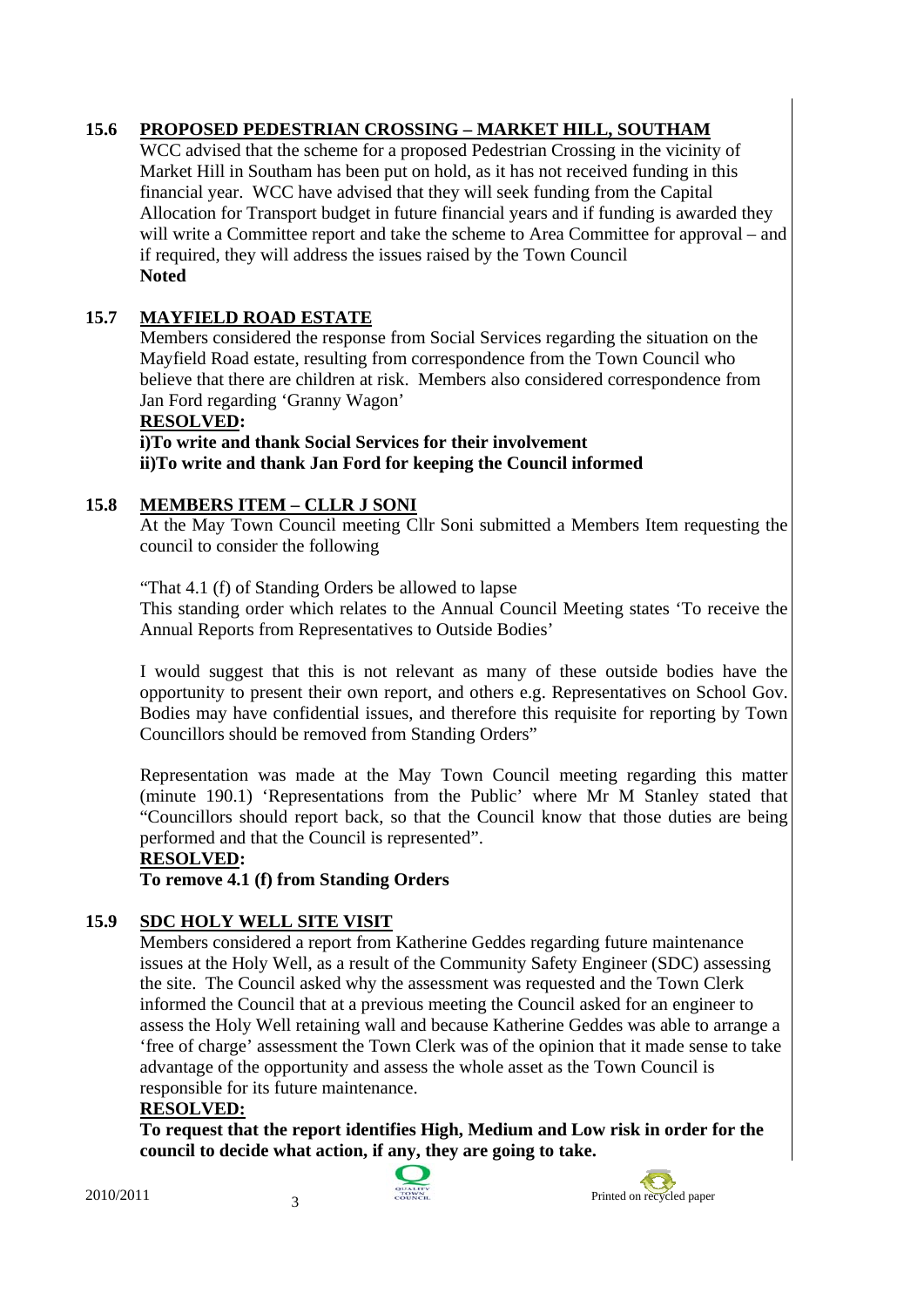#### **15.10 SOUTHAM – STOCKTON CYCLE ROUTE**

Members considered a request from Katherine Geddes and Stacy Smith for an additional Councillor to be appointed to attend the cycle route meetings to ensure that the Town Council is represented (Cllr L Hewer is currently the appointed Councillor). As requested, members also considered a document from Stacy Smith that outlined the 'Initial Business Case' for the project.

#### **RESOLVED:**

**i)That Cllr P Caruana is the appointed Town Council representative and will attend the meeting on Tuesday 20th July 2010** 

**ii) To write and advise Stacy Smith that the Council welcomes the work she has done and supports the possibility of a cycle route. That the council preferred option is 'Option ii) SM29 Alternative' and the council hopes that any successful proposals will link up to other existing and future paths with the possibility of incorporating the route into the Safer Route to Schools** 

#### **15.11 WATTONS LANE, SOUTHAM (Banner Homes S106 contribution)**

Members were advised that SDC were now in receipt of the money and that Trevor Askew is currently writing a procedure for the distribution of funds which he envisages will go to Cabinet on the 21<sup>st</sup> July 2010. If Cabinet Members agree with Trevor Askew's procedure, organisations interested in the money will have to bid for the money and the bids will be considered by the East Area Committee and they will decide how the money is distributed.

#### **RESOLVED:**

**Cllr D Wise agreed to discuss the matter with Trevor Askew. The Town Council is of the opinion that they should not have to bid for the money (£56,733.51) as the case has always been clear that the money was always intended for improvements to the Park Lane Recreation Ground, otherwise there would have been amenity space included in the Banner Homes development** 

#### **15.12 ACCOUNTS 2009/2010**

Members considered the Annual Accounts 2009/2010 including the Statement of Accounts and Annual Governance Statement, Internal Auditor Report and the Internal Auditor recommendations for 2010/2011. Members were advised that the Finance Working Party met with the Town Clerk/RFO and Deputy Clerk/Finance Officer to discuss the Accounts for 2009/2010. Additional information was requested on Prepayments, Valuation of Parish Pound and Travel Tokens. This has now been provided. The working party also reviewed the scope of the internal audit and its effectiveness.

#### **RESOLVED:**

**i)That the Town Council approve the Accounts 2009/2010** 

 **ii)That the Statement of Accounts and Annual Governance Statement is signed by the Town Mayor and Town Clerk/RFO and submitted to the external auditor (Clement Keys) with supporting documentation** 

 **iii)That the council is satisfied with the internal audit process and its scope and effectiveness** 

 **iv) That the Deputy Clerk/Financial Officer brings a proposal to the July meeting regarding the investment of the funds currently in the Coventry Building Society instant access account in National Savings Income Bonds.**



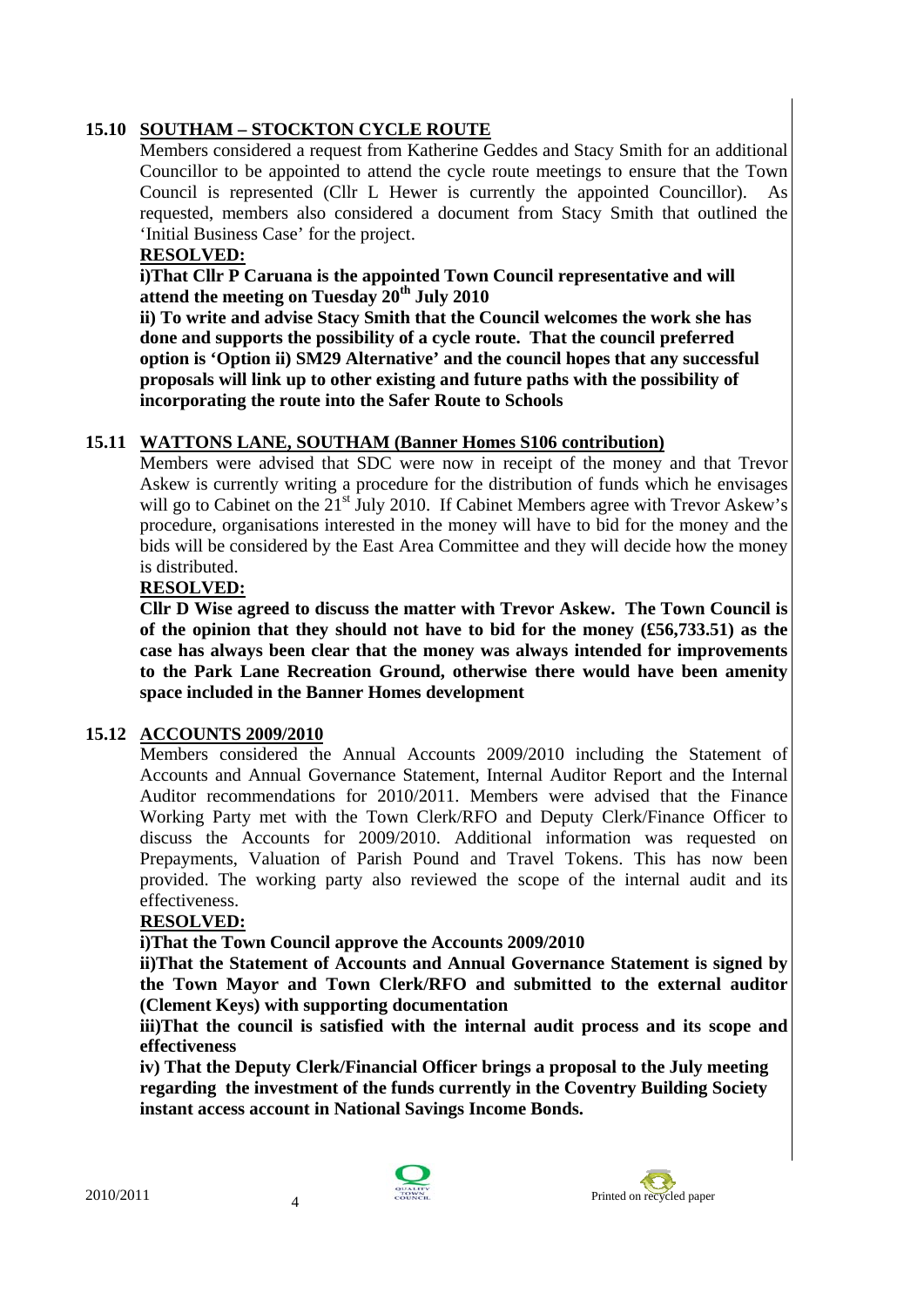**15.13 TOWN AND COUNTRY PLANNING (Environmental Impact Assessment)(EIA) Regulations 1999 – Request for Scoping Opinion Landfilling and Restoration of Cell 3, Southam Quarry**

 **TOWN AND COUNTRY PLANNING (Environmental Impact Assessment)(EIA) Regulations 1999 – Request for Scoping Opinion Remediation of Parkfield Road Landfill, Rugby**

Members consider the above mentioned reports regarding Cemex UK Cement Ltd **RESOLVED:**

**To respond to WCC stating that Southam Town Council considers that:** 

**i)There is inconsistency regarding vehicle movements, it states in one part of the document that there will be 200 vehicle movements a week and then further in the document is states that there will be 70 vehicle movements a day - further clarification on this matter is required** 

**ii)The Town Council understands that there is a direct feed from the Quarry to the Holy Well and as such the council is concerned that any changes could disturb the water table which could cause the Holy Well to run dry again which cannot be allowed to happen and they were also concerned about contamination of the water. iii) The council requests that a proper detailed assessment takes place to establish whether there are any environmental problems or health risks associated with the** 

**dust that is generated** 

**iv) Transport for the materials should not use B roads at any time.** 

**v) All lorries should have signs stating whether they are carrying waste that is hazardous or not** 

**vii)Any restrictions placed on transport need to be monitored to ensure compliance viii)The Town Council would like to thank WCC for inviting them to make** 

**comments and they look forward to receiving the Environmental Assessment report when it has taken place** 

## **15.14 COMMA FUND GRANT APPLICATION – Park Lane Phase 1 proposals**

 Members considered that Play Equipment designs and liked the proposal. One councillor asked for a less challenging ladder to access a platform. The Town Clerk reported that, unfortunately, the COMMA Fund application had been unsuccessful, that she was currently obtaining feedback on the application and that she would continue to apply for other eligible funding opportunities.

## **15.15 ENV WORKING PARTY MEETINGS**

Cllr Soni requested that members consider the arrangements for ENV. In the past Councillors have been appointed to either ENVI or ENVII and on occasions, when the need arises, joint ENV meetings have taken place before the councillors split off into their respective groups. However, over the past 12 months only joint ENV meetings have taken place, this is because initially the Clerk produced separate ENV I and II agendas, but the minutes kept coming back as joint ENV minutes only, therefore the Clerk assumed that members didn't want separate meetings anymore.

#### **RESOLVED:**

**i)That separate ENVI and ENVII agendas are issued** 

 **ii)That the Town Clerk consults with the Mayor and Deputy with regards to the agenda items** 

## **15.16 SUSPENSION OF STANDING ORDERS RESOLVED:**



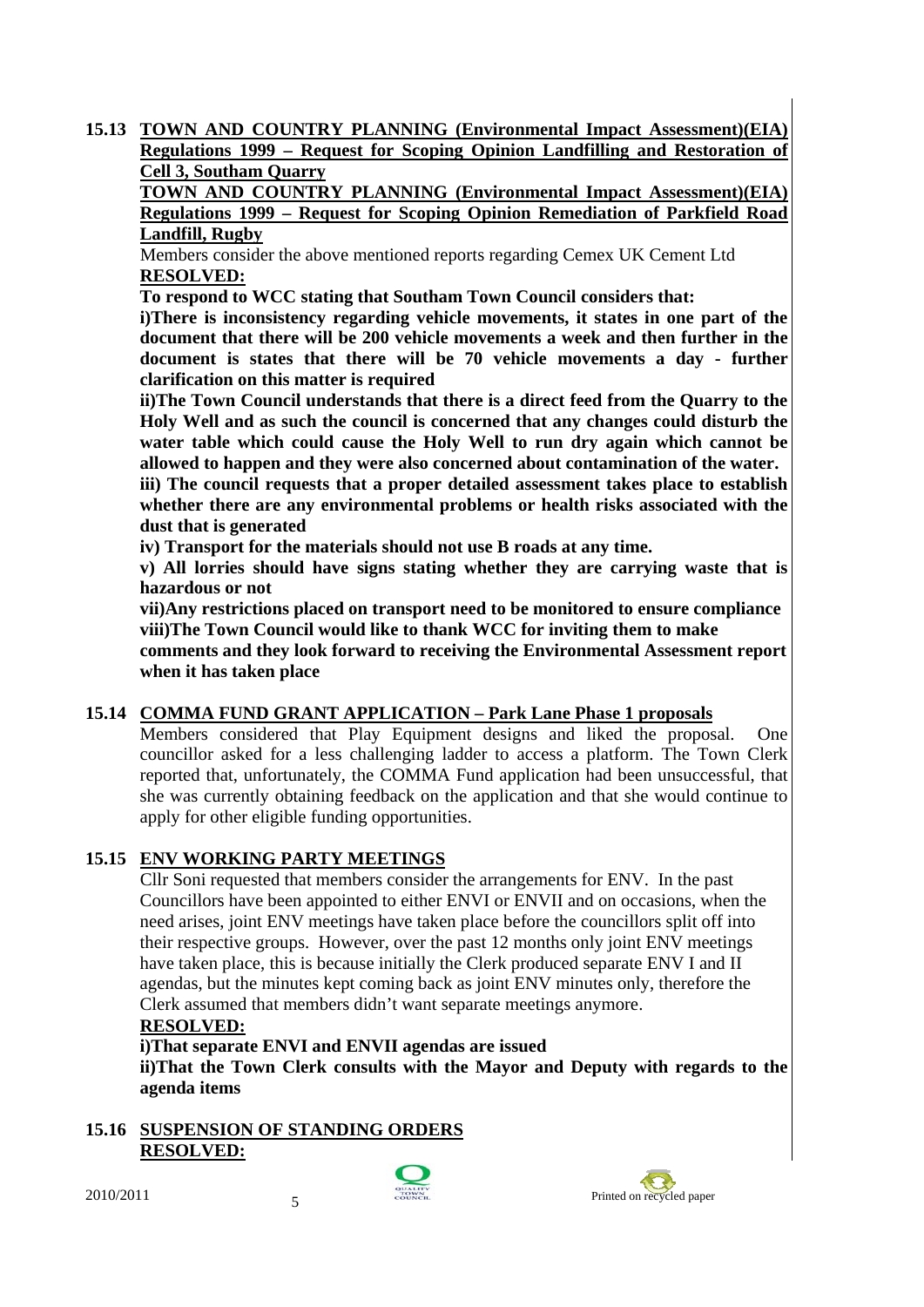#### **To suspend Standing Orders until 10.30pm**

## **15.17 MAYORAL REPORT**

## **Southam Carnival – Monday 31st May 2010**

The carnival went smoothly due to excellent organisation by The Lions, Rotary and Round Table. The weather though not sunny, remained fine and the grass at the rec was immaculate. The band performed well during the parade despite the lack of their leader at the last minute. I was pleased to give the 1st prize (adult) to the Lady Lions for their excellent Playing Card theme, and the Children's 1st to the Brownies who had many Brownies on board and their float was decorated with a lot of children's work. My stall on the rec was a success I think and had enquiries  $+$  a few sales. It was excellent that The Lions had managed to secure some 'free attractions' The climbing wall was a great success.

# **Alumet 'Sustainability' Open Day – Friday 4th June 2010**

Cllr A Crump attended on behalf of the Mayor to Alumet who were keen to stress their green credentials, aiming not to send anything to landfill and to be carbon neutral by 2014.. Won an award (for innovation ?) and were opening a new garden area that was environmentally and wildlife friendly. Chairs of WDC and SOADC were there too. Local exhibitors/organisations were also there as people like the Carbon Trust, Warwickshire Wildlife Trust etc.. Also, raising a lot of money for Motor Neurone Disease.

**Noted** 

## **15.18 MEETINGS TRAINING AND EVENTS**

Saturday  $17<sup>th</sup>$  July 2010 – Induction Day for new Clerks and Councillors – Alderminster Village Hall 10am – 3.30pm – Cost £45.00pp **Noted** 

# **15.19 COUNCIL MEETING DATES 2010, ENV MEETING DATES 2010**<br>Thursday  $24^{\text{th}}$  June Thursday  $10^{\text{th}}$  June

Thursday 22<sup>nd</sup> July<br>Thursday 2<sup>3rd</sup> September<br>Thursday 9<sup>th</sup> September<br>Thursday 9<sup>th</sup> September Thursday  $23^{\text{rd}}$  September<br>Thursday  $28^{\text{th}}$  October<br>Thursday  $14^{\text{th}}$  October<br>Thursday  $14^{\text{th}}$  October Thursday  $28^{th}$  October<br>Thursday  $25^{th}$  November **Noted** 

Thursday  $10^{th}$  June Thursday  $11^{th}$  November

#### **15.20 UNRESOLVED MATTERS**

| <b>MINUTE</b> | <b>SUBJECT</b>                                     |  |  |  |  |  |
|---------------|----------------------------------------------------|--|--|--|--|--|
| 1997/98       |                                                    |  |  |  |  |  |
| 123.6         | Mountfield Gardens                                 |  |  |  |  |  |
| 2000/2001     |                                                    |  |  |  |  |  |
| 133.3         | Adoption of footway below flue, Market Hill        |  |  |  |  |  |
| 2002/2003     |                                                    |  |  |  |  |  |
| 305.8         | SWHA - Parking Problems - Mill Crescent/Mill Close |  |  |  |  |  |
| 2003/2004     |                                                    |  |  |  |  |  |
| 110.1         | Safety on the Bypass                               |  |  |  |  |  |
| 2004/2005     |                                                    |  |  |  |  |  |
| 113           | <b>Traffic Calming Projects</b>                    |  |  |  |  |  |
| 2009/2010     |                                                    |  |  |  |  |  |
| 101.3         | Planning Committee – Stratford District Council    |  |  |  |  |  |
|               | (Meeting times and Venue)                          |  |  |  |  |  |
|               |                                                    |  |  |  |  |  |



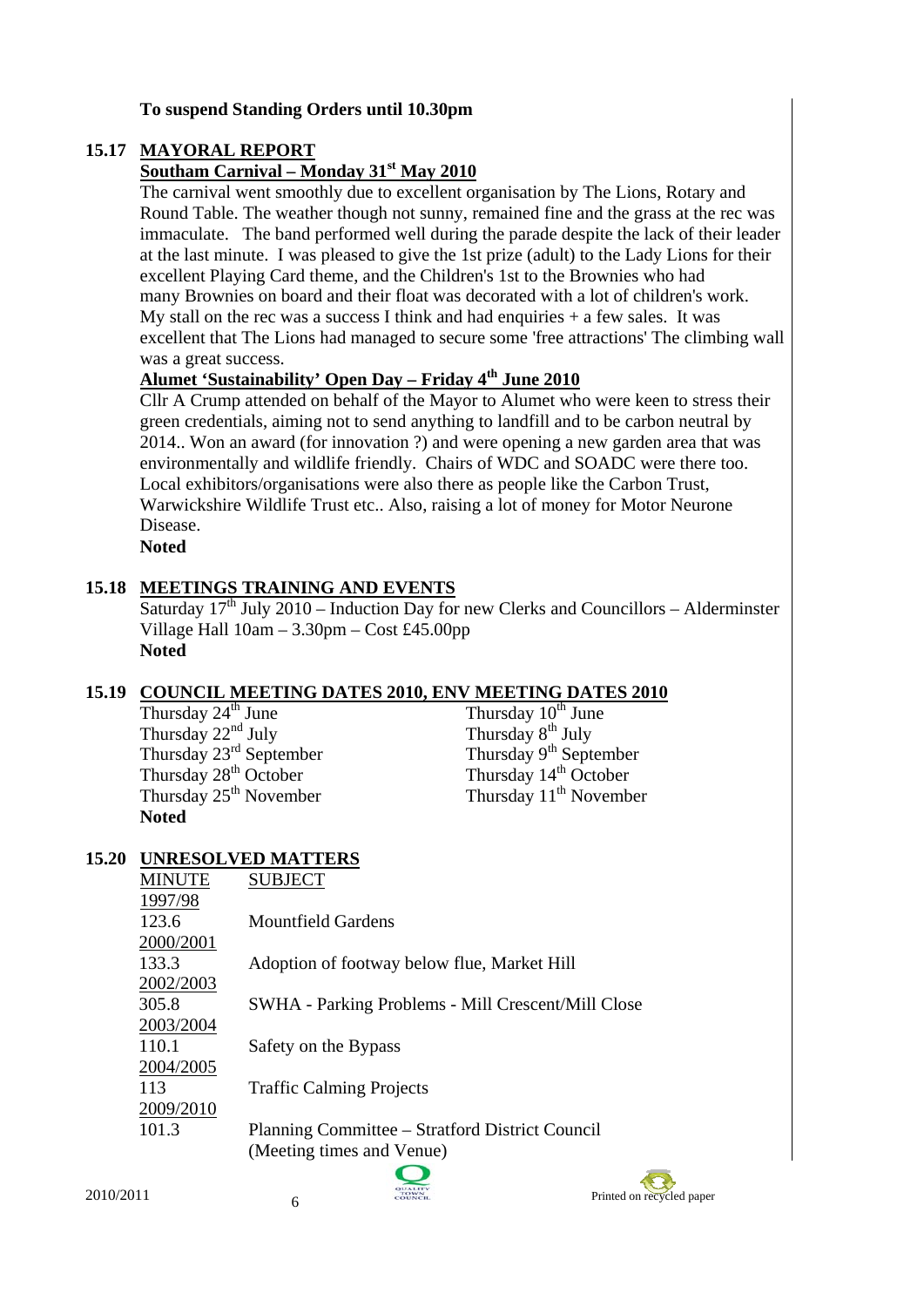**Noted** 

#### **16. CORRESPONDENCE**

**16.1 PENDICKE STREET TRAFFIC ISSUES – Mr M Peters RESOLVED: i)To write to WCC informing them of Mr Peter's complaint and request a site meeting** 

 **ii)To write to Budgens reiterating Mr Peter's concerns** 

**16.2 HS2 (WCC) Communications Meeting (Minutes of meeting held on 27th May 2010) AND SOUTHAM RUGBY UNION FOOTBALL CLUB**

# **RESOLVED:**

**i)To respond to the Southam Rugby Union Football Club advising that the proposed loss of sporting amenities was highlighted by Southam Town Council in their response to the Exceptional Hardship Ship (EHS) and that this matter was also highlighted in WCC's response** 

**ii)That at any meetings Cllr Tasker and Cllr B Thomas attend on behalf of the council regarding this matter, they should advise that Southam Town Council have not yet formed a view as to whether it supports HS2 or not and that a view will be formed through the consultation process** 

## **16.3 TOLLGATE ROAD PLAY AREA**

#### **RESOLVED:**

**To write and thank Mrs Aratoon for her letter stating that the council is pleased to hear that she likes the new Tollgate Road Play Area and that consideration will be given to include some 'Role Play' items in designs for the redevelopment of the Park Lane Recreation Ground** 

#### **16.4 TREES – PAM McCONNELL RESOLVED:**

**To a write and thank Mrs McConnell for her correspondence and ascertain if she has any trees left that she wishes to donate, as the council would like an Oak Tree to replace a dead tree in the Grange Hall grounds** 

- **16.5 VICTOR HODGES HOUSE COMMUNITIES AND LOCAL GOVERNMENT**  Acknowledged receipt of petition
	- **Noted**

## **16.6 CRAVEN LANE HALL – TESCO S106 MONEY – PAMELA BALL RESOLVED:**

**To respond stating that that no Tesco S106 funds can be given to Craven Lane Hall as this was not included in the S106 Agreements and the hall is situated outside of the designated area** 

**16.8 HIGH SPEED RAIL 2 - RAIL ESTATE** Consultation company **Noted** 





**<sup>16.7</sup> SMALL BLUE PROJECT UPDATE – MIKE SLATER** Wrote to thank the Town Council for the Grant and gave update on project **Noted**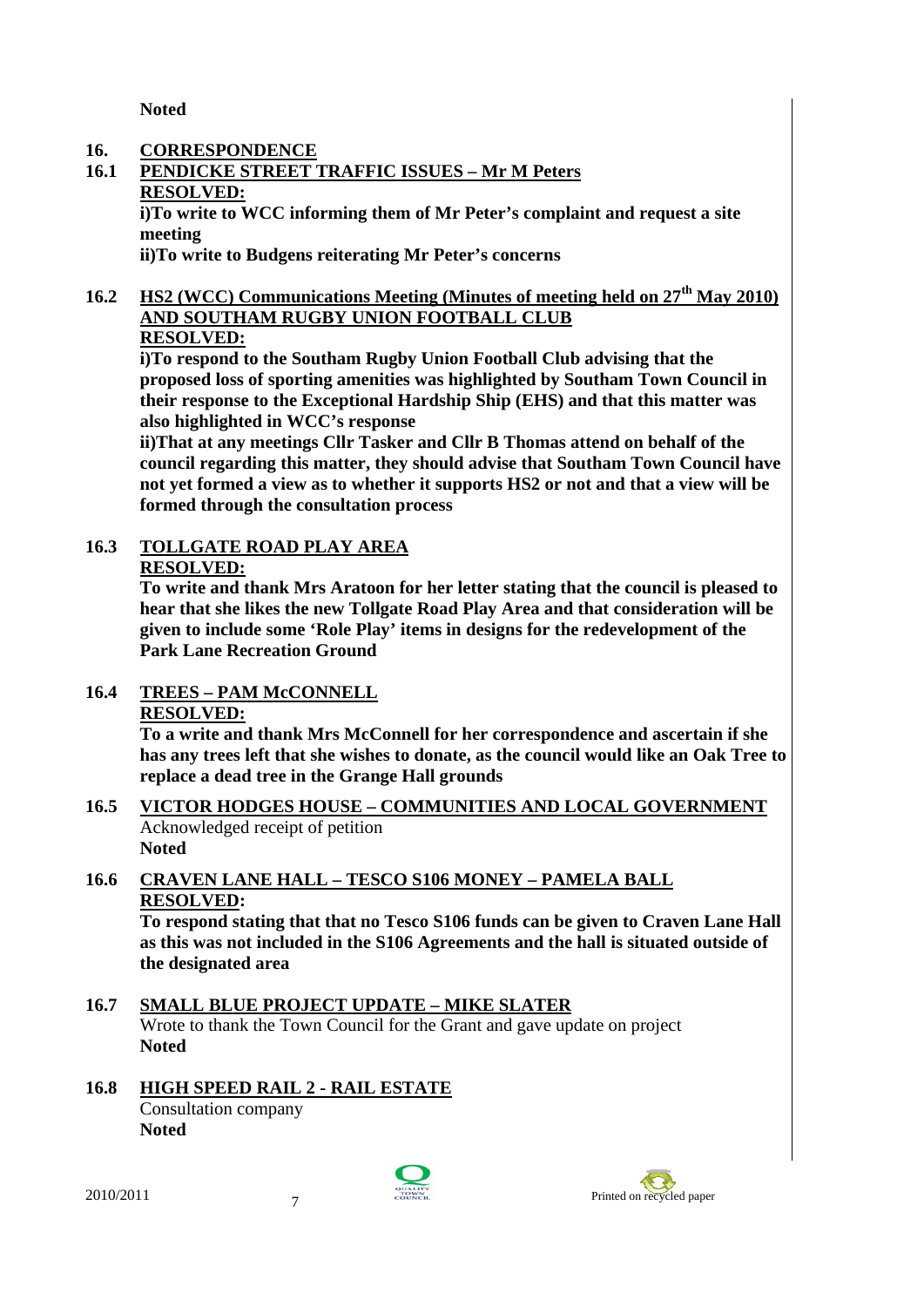## **16.9 ELIZABETH HOUSE REFURBISHMENT - SDC**

Wrote advising that the report is still to be finalised and published **Noted** 

#### **16.10 PROPOSED PUFFIN CROSSING (A425 Leamington Rd nr Warwick Rd, Southam – S278 Tesco ) - WCC**

Wrote advising that there are no proposals to reduce the speed limit along the A425 Leamington Road **Noted** 

**16.11 POLICING SERVICES – WARWICKSHIRE POLICE** Update of the delivery of policing services within the county **Noted** 

## **16.12 QUEENS AWARD FOR VOLUNTARY SERVICE** Details of the scheme **RESOLVED:**

**Nominations to be considered at the next ENV Meeting** 

## **16.13 SOUTHAM CARNIVAL – MRS C AKEISTER**

Raised concerns of traffic being allowed through the town during the Carnival procession

#### **RESOLVED**

 **To forward the correspondence to the Carnival Committee (cc Mrs Akeister)** 

## **16.14 CONSULTATION CORE STRATEGY - SDC**

 Advising that the Town Council's comments will be taken into account when SDC prepare the document that will be submitted later this year **Noted** 

#### **16.15 COMMUNITY RESILIENCE: WHAT IF..? – WEST MIDLANDS RURAL AFFAIRS**

Details of a free seminar taking place on  $5<sup>th</sup>$  July 2010 to help rural communities become more resilient. The Town Clerk advised that details have been sent to RAFT **RESOLVED:**

**To invite members of RAFT to attend the next ENV in order to give an update on the monitoring alarms** 

#### **16.16 STATE OF DISTRICT DEBATE - SDC** Details of public event taking place on  $2<sup>nd</sup>$  July 2010 **Noted**

## **17. WORKING PARTY REPORTS REPORT ON A JOINT MEETING OF THE ENVIRONMENTAL I & II WORKING PARTY ON 22nd APRIL 2010**

## **17.1 P3**

Nigel Chapman and Mike Stanley attended the meeting to discuss what the group does and whether it could be continued in anyway.

## **RESOLVED:**

**i)Talk to Ian Merrival regarding possibilities/legalities-** 



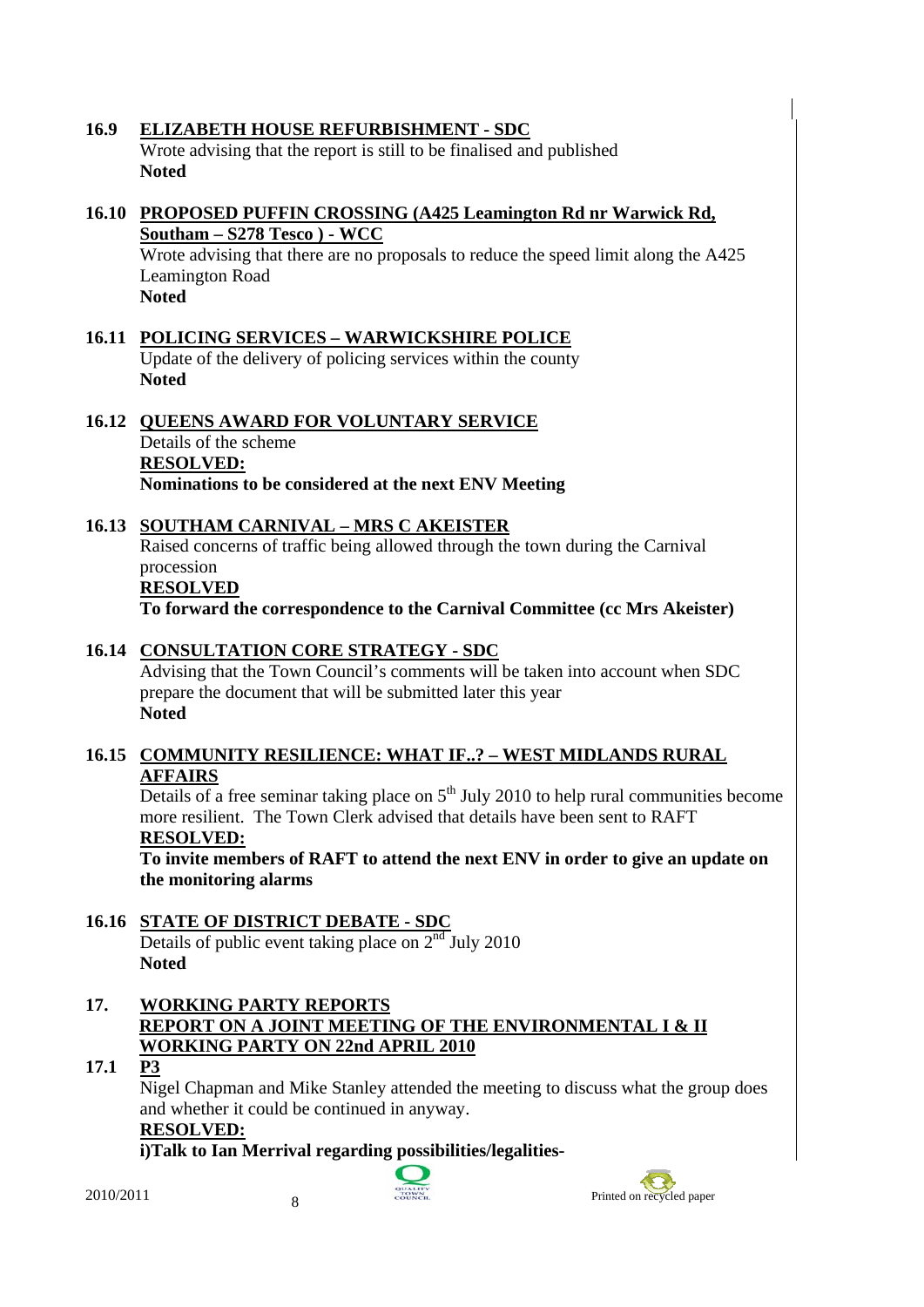**ii)Contact Long Itchington PC re: their annual clear up** 

**iii)That the Town Council contractor is asked to clear priority routes – Wattons Lane, SM29, Scout hut to Co-op** 

**iv)A strategy needs to be worked out to revitalise P3 group via Ian M v)Put item in Newsletter** 

**vi)Explore possibility of designated paths being adopted by organisations (ATC, Scouts, Schools) or individuals (These are issues that could initially be explored with Ian Merrivale and then the organisations/schools approached by him) vii)Nigel Chapman & Mike Stanley prepared to be involved if others can be recruited** 

#### **17.2 SOUTH WARWICKSHIRE TOURISM OPERATING UNDER THE NAME OF SHAKESPHERE COUNTRY (IN ADMINISTRATION)**

A discussion took place about tourism possibilities.

Katherine Geddes has taken away ideas put forward by members **RESOLVED:**

**i)See attached notes from Katherine Geddes (Appendix B)** 

**i)As Town Centre plans are being drawn up and Town Council wishes to be involved, the Town Council seeks to meet relevant officers at District and County and that the Town Clerk arranges a meeting** 

## **17.3 SDC HOLY WELL SITE VISIT**

Members were asked to consider a report from Katherine Geddes and decide on any actions

## **RESOLVED**

**To include in the next Town Clerk's report** 

## **17.4 SOUTHAM – STOCKTON CYCLE ROUTE**

Katherine Geddes requested whether an additional councillor can be appointed to attend the cycle route meetings to ensure the Town Council is represented

## **RESOLVED**

**To include in the next Town Clerk's report** 

## **17.5 PROPOSALS FORMER GARDEN CENTRE SITE – WELSH ROAD EAST**

Following the presentation by Steve Bromley at the last Town Council meeting, it was resolved that the matter would be discussed at ENV prior to Cllr Waller and Cllr P Thomas meeting with the developer

## **RESOLVED**

**To respond to the developer as follows:** 

**i)To reiterate the Town Council's objection to a residential estate so far out of the east of the town** 

**ii)Object to Care Home and retirement accommodation in an isolated position away from town** 

**iii)Want to affirm the estate is exclusively industrial/business iv)Seek more information about Live Work Units** 

## **17.6 COMMA FUND GRANT APPLICATION – Park Lane Phase 1 proposals**

Members were asked to consider the proposed design that has been submitted for the COMMA fund application. As the council is aware the application has been based on a project of £40k. The objectives for the proposal was to see as much as possible for the money i.e. not most of the money going on ripping out what is there. It was decided that



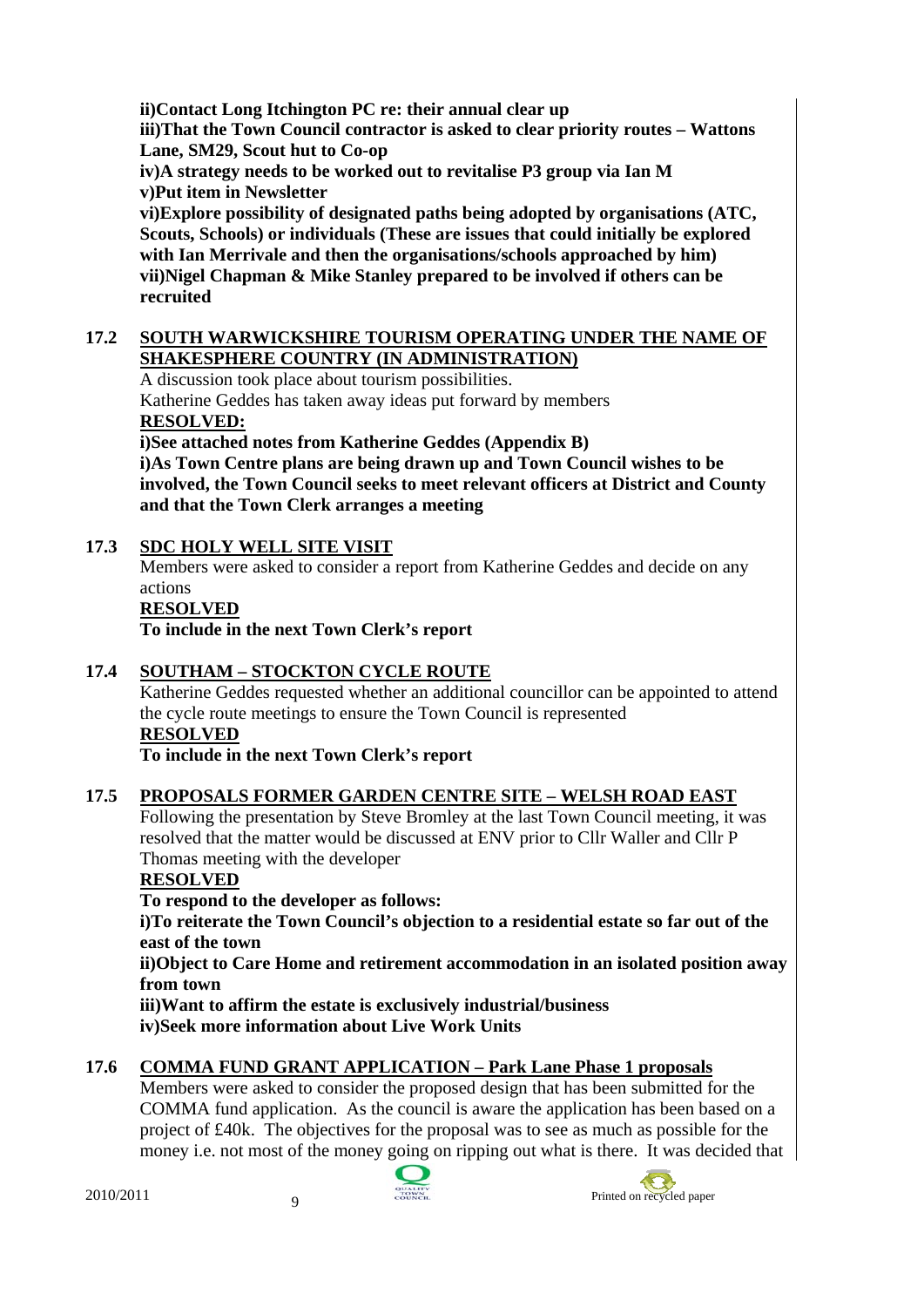the best way forward was to start in the middle and work out wards, therefore the design is based on removing the Helta Skelta – **CCS Play Inspector have also confirmed that this would be a good place to start as the Helta Skelta does not meet current H & S legislation** and **the safety surface underneath will need replacing soon.** 

Because the Helta Skelta is being removed Members considered the attached planning applications

# **RESOLVED:**

 **To include in the next Town Clerk's report** 

#### **17.7 REPRESENTATIONS TO OUTSIDE BODIES**

#### **RESOLVED:**

**i)Cllr Torin Spence is the appointed Town Council representative for Southam Primary School Governors ii)Add Stockton to Southam Cycle Route to list iii)To remove Fair Trade Towns from list iv)That Cllr Wayne Hawkins retires from the Cemex Liaison Group** 

## **17.8 OFFICE COMPUTERS**

 **RESOLVED i)That Cllr Waller to contact 'Sort It'** 

**ii)Quote to be included in the confidential part of the meeting iii)A range of options to be explored iv)That Cllr C Worsh attends the 'SORT IT' meeting** 

## **17.9 LOCAL CHOICE SCHEME**

Phil Ward (WRCC) attending the last ENV regarding a Local Choice Scheme. Having spoken to Phil Ward he explained to me that he provided members with a map showing areas that he had identified but having investigated the areas with planners reasons were given why these areas couldn't be progressed further. The outcome of the meeting was as follows:

To establish whether the needs identified in the Housing Needs Survey could be incorporated in the SOU.2 development or whether the boundary of the proposed SOU.2 development could be extended to incorporate the need

Members were asked to identify whether there are any areas with in the existing boundary of the town that could be developed. Having looked on the map I can't identify one area that is big enough, there maybe pockets of land that could have a couple of dwellings on it ie The Pound but I wouldn't have thought this would be viable – Can members identify any areas?

#### **RESOLVED To discuss in confidential part of the next Town Council meeting**

## **17.10 PLANNING APPLICATION**

Members considered the attached planning applications (see Appendix C)

# **18. INFORMATION FROM COUNTY & DISTRICT COUNCILLORS**

## Cllr Wise informed the Council

(i) That the 'State of the District' debate can be found on the SDC website and you can respond accordingly

(ii)That Cllr B Stevens is dealing with WCC issues in Cllr Appleton's absence



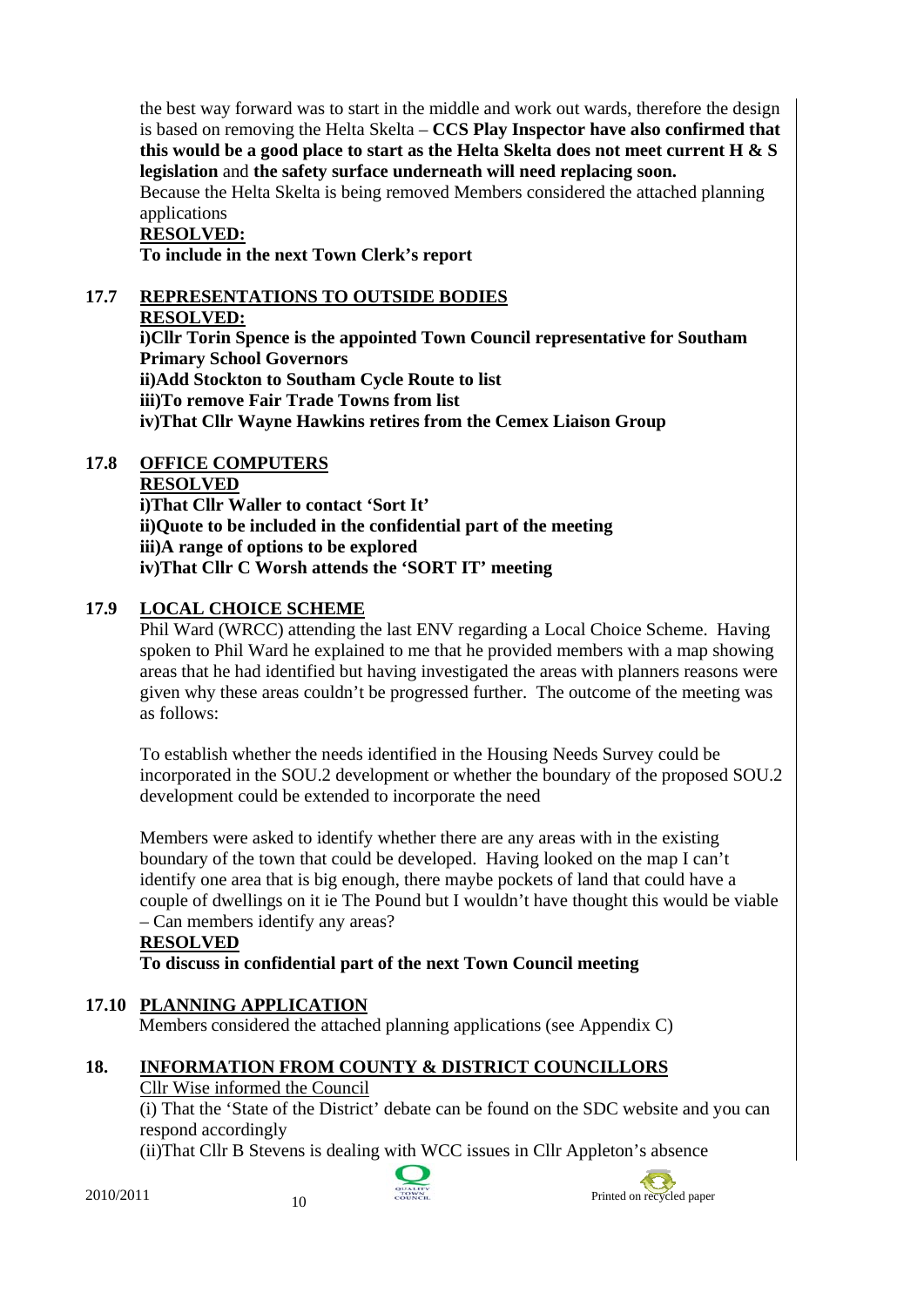(iii) Is interested in trying to build up a group of volunteers to bring more youth opportunities to Southam

(iv) That he would be objecting to the proposals for the Disabled Parking Spaces on Market Hill

(v) That even though the Town Council had objected to the recent Planning

Applications for the Polo Ground there was no representation at the Planning Committee meeting

## **RESOLVED:**

**i)To advertise for volunteers for the Youth Group in the Newsletter stating Cllr Wise contact details** 

**ii)To write to SDC regarding the Polo Grounds Planning Application that went to committee stating that there was no Town Council representation, as the Council only received the letter advising them of the committee meeting on the day of when the committee meeting was taking place and at that time it was too late to organise a representative** 

Cllr Ellard informed the Council That everything relating to the Core Strategy is under review

#### **19. BUSINESS WHICH IN THE OPINION OF THE MAYOR SHOULD BE CONSIDERED AS A MATTER OF URGENCY**

# **19.1 PROPOSED WAITING RESTRICTIONS RESOLVED:**

**That Cllr R Waller represents Southam Town Council at the Stratford Area**  Committee meeting on  $7<sup>th</sup>$  July 2010 regarding the proposed waiting restrictions for **Southam** 

# **20. EXCLUSION OF THE PUBLIC FROM THE MEETING**

It was moved and

**RESOLVED: that pursuant to Section 1(2) of the Public Bodies (Admission to Meetings) Act 1960 the public be excluded from the meeting because publicity would be prejudicial to the public interest by reason of the confidential nature of the business to be transacted** 

**20.1 STAFF SALARIES AND PAYMENT FOR SERVICES RESOLVED:**

**(i) to authorise payments of staff salaries dated June 2010** 

**(ii) to authorise payment of 'Confidential Accounts' dated June 2010** 

#### **20.2. LOCAL CHOICE SCHEME RESOLVED:**

**To advise Phil Ward (WRCC) to investigate the land behind Acorn Stores and the Police Station site** 

**20.3. THE PARISH POUND RENT RESOLVED: To chase the tenant for the rent and insist that a Standing Order is set up** 

# **20.4. TOLLGATE ROAD LEASE RESOLVED:**

**That the Town Clerk contacts WCC to request an update on the situation** 



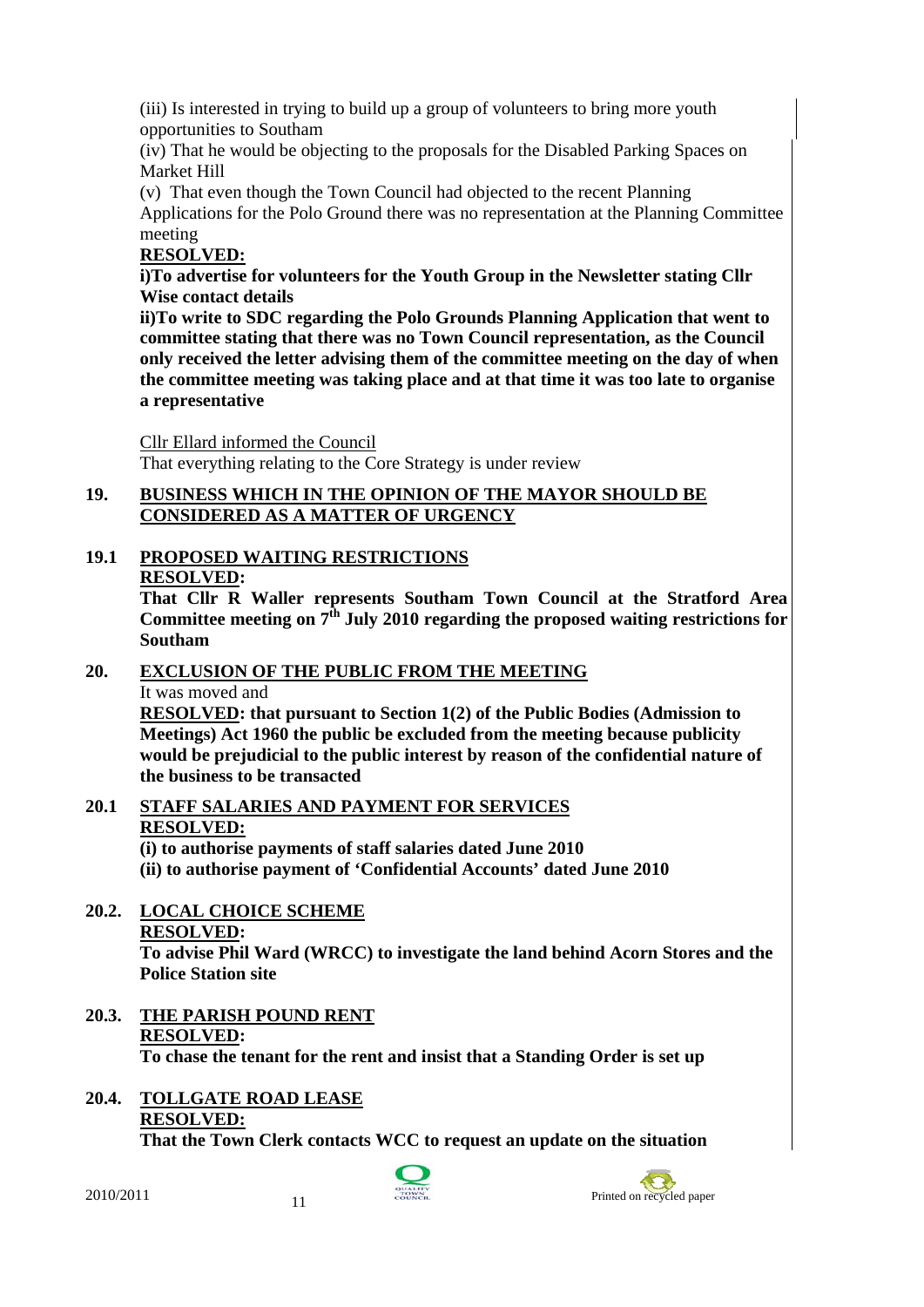#### **Meeting closed 10.52pm SCHEDULE OF PLANNING APPLICATIONS B Southam Town Council – June 2010 Issue 2**

|              |                     |                      | Remove internal    |                   |
|--------------|---------------------|----------------------|--------------------|-------------------|
|              |                     |                      | lobby doors and    |                   |
|              |                     |                      | side panels to     |                   |
|              |                     | Stoneythorpe Hotel,  | main entrance      |                   |
|              |                     | Warwick Road,        | South elevation.   |                   |
|              |                     | Southam, CV47        | Rerender part of   | No                |
| 10/01109/LBC | Mr E Tabor          | 0HN                  | South elevation.   | Representations   |
|              |                     | W of Kineton Road    | Proposed           |                   |
|              |                     | Land Off, Northfield | erection of        |                   |
|              |                     | Road, Kineton Road   | various signage    |                   |
|              | <b>Tesco Stores</b> | Industrial Estate,   | for petrol station | <b>No</b>         |
| 10/01168/ADV | Limited             | Southam              | and store          | Representations   |
|              |                     |                      |                    | Southam Town      |
|              |                     |                      |                    | Council object to |
|              |                     |                      |                    | this application. |
|              |                     |                      |                    | During prior      |
|              |                     |                      |                    | discussion with   |
|              |                     |                      |                    | Tesco the council |
|              |                     |                      |                    | was assured that  |
|              |                     |                      |                    | there would be    |
|              |                     |                      |                    | no visible signs  |
|              |                     |                      |                    | on the north side |
|              |                     |                      |                    | of the site. The  |
|              |                     | W of Kineton Road    | Proposed           | proposed sign is  |
|              |                     | Land Off, Northfield | erection of a sky  | large and         |
|              |                     | Road, Kineton Road   | sign to the north  | imposing and not  |
|              | <b>Tesco Stores</b> | Industrial Estate,   | elevation of the   | in keeping with   |
| 10/01164/ADV | Limited             | Southam              | store              | the area          |
|              |                     |                      |                    | Southam Town      |
|              |                     |                      |                    | Council object to |
|              |                     |                      |                    | this application. |
|              |                     |                      |                    | During prior      |
|              |                     |                      |                    | discussion with   |
|              |                     |                      |                    | Tesco the council |
|              |                     |                      |                    | was assured that  |
|              |                     |                      |                    | there would be    |
|              |                     |                      |                    | no visible signs  |
|              |                     |                      |                    | on the north side |
|              |                     |                      |                    | of the site. The  |
|              |                     |                      |                    | proposed sign is  |
|              |                     | W of Kineton Road    |                    | large and         |
|              |                     | Land Off, Northfield |                    | imposing, not in  |
|              |                     | Road, Kineton Road   |                    | keeping with the  |
|              | <b>Tesco Stores</b> | Industrial Estate,   | Erection of 2      | area and          |
| 10/01167/ADV | Limited             | Southam              | gantry signs       | unnecessary.      |